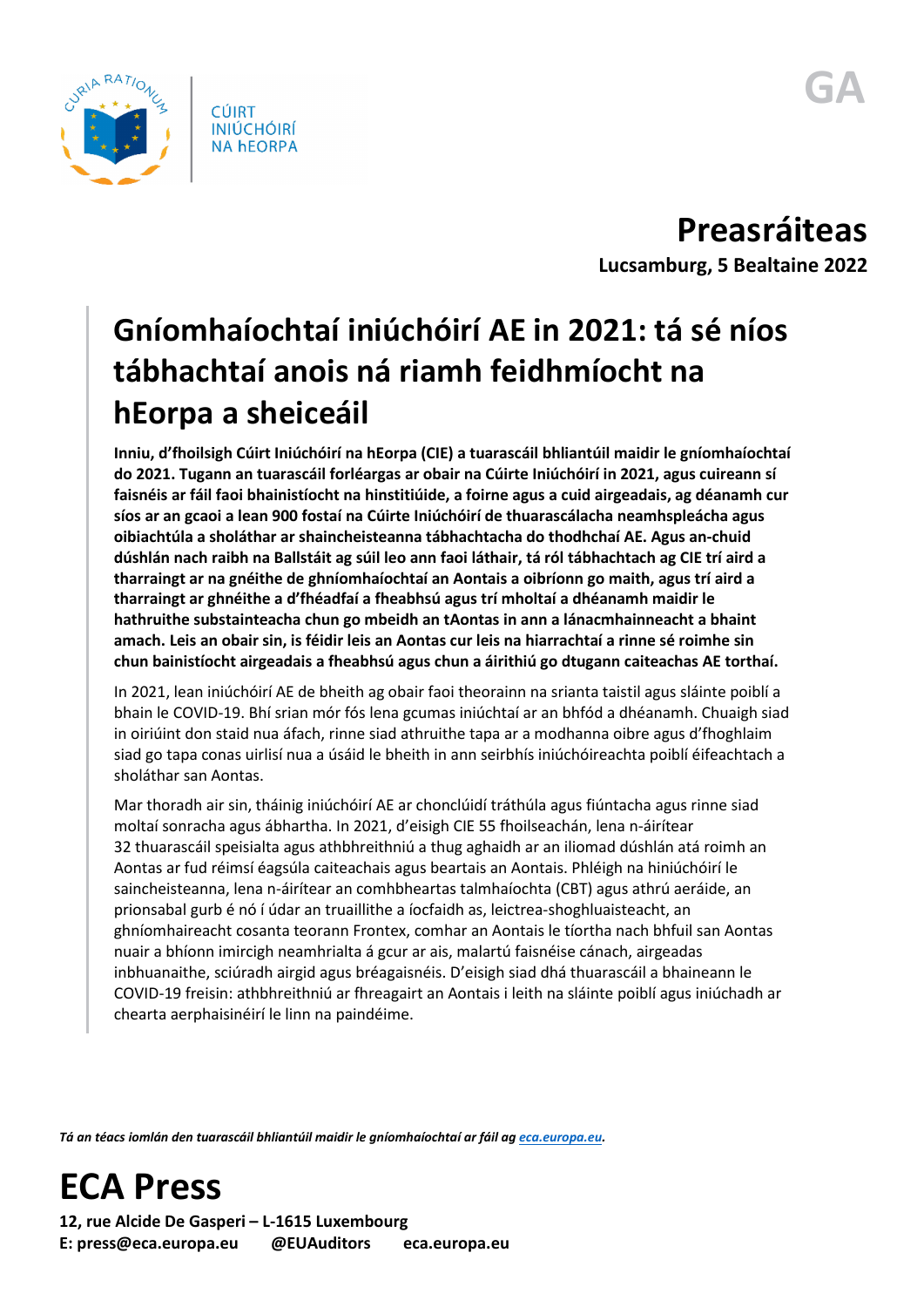Is gné bhunriachtanach de shlabhra cuntasachta an Aontais iad foilseacháin na Cúirte Iniúchóirí – tuarascálacha iniúchóireachta, athbhreithnithe agus tuairimí. Cabhraíonn siad le Parlaimint na hEorpa agus leis an gComhairle faireachán agus grinnscrúdú a dhéanamh ar ghnóthú chuspóirí beartais an Aontais agus eintitis atá freagrach as bainistiú bhuiséad an Aontais a thabhairt chun cuntais, an Coimisiún Eorpach go príomha.

"*Cé nach bhfuil paindéim COVID-19 curtha dínn fós againn, bhuail géarchéim uafásach eile teorainneacha AE go tobann*" a dúirt Uachtarán CIE, Klaus-Heiner Lehne. *"Tréimhse dhorcha atá anseo don Eoraip. Anois níos mó ná riamh, ní mór do AE aontacht a léiriú agus beart a dhéanamh. Tá misean Chúirt Iniúchóirí na hEorpa níos tábhachtaí ná mar a bhí sé riamh: á mheabhrú sin dúinn, leanfaimid dár n-iarrachtaí an breisluach maidir le gníomhaíochtaí AE a mheasúnú."*

I gclár oibre CIE 2022+, a foilsíodh i mí na Nollag 2021, cuirtear béim ar thosaíochtaí iniúchóireachta na Cúirte do na blianta seo amach romhainn agus tugtar mionsonraí i dtaobh 79 dtuarascáil speisialta agus athbhreithniú a fhoilseofar. Leagtar amach ann na ceithre phríomhréimse straitéiseacha: iomaíochas eacnamaíoch an Aontais; teacht aniar ó bhagairtí ar shlándáil an Aontais agus urraim do luachanna Eorpacha na saoirse, an daonlathais agus an smachta reachta; an t-athrú aeráide, an comhshaol agus acmhainní nádúrtha; agus beartais fhioscacha agus an t-airgeadas poiblí san Aontas. Pléifidh sé cinn déag de na tuarascálacha seo freagairt AE ar COVID-19, amhail vacsaíní a sholáthar, agus sraith iniúchóireachtaí maidir leis an tSaoráid Téarnaimh agus Athléimneachta (an tionscnamh ar a dtugtar "NextGenerationEU") a bunaíodh chun cabhrú leis an Eoraip dul i ngleic le hiarmhairtí na paindéime.

## **Faisnéis chúlra**

Is é CIE institiúid iniúchóireachta seachtraí neamhspleách an Aontais. Tá sé bunaithe i Lucsamburg agus tá sé ag feidhmiú ó 1977. Fostaíonn sé thart ar 900 duine as gach náisiúntacht den Aontas. In 2021, d'earcaigh CIE 80 fostaí nua agus chuir sé 56 intéirneacht ar fáil do chéimithe ollscoile, a mhair idir trí agus cúig mhí. Is mná iad thart ar leath dá bhaill foirne. Bhí buiséad CIE in 2021 ag thart ar €153.7 milliún, méid atá níos lú ná 0.1 % de chaiteachas iomlán an Aontais, agus thart ar 1.5 % de chaiteachas riaracháin an Aontais.

Tá CIE ann chun:

- a chinntiú go bhfuil cuntais chuí á gcoinneáil ag an Aontas, go bhfuil na rialacha airgeadais á gcur i bhfeidhm i gceart aige, agus go gcomhlíonann beartais agus cláir AE na cuspóirí atá beartaithe leo agus go gcuireann siad luach ar airgead ar fáil;
- cabhrú leis an mbainistiú airgeadais a dhéantar san Aontas a fheabhsú, chomh maith leis an gcuntasacht agus an trédhearcacht a chur chun cinn;
- rabhadh a thabhairt i dtaobh rioscaí, dearbhú a sholáthar, easnaimh agus scéalta rathúla a chur in iúl, agus treorú a thabhairt do lucht déanta beartais agus reachtóirí an Aontais Eorpaigh;
- a bharúlacha agus a mholtaí a chur faoi bhráid Pharlaimint na hEorpa, na Comhairle agus na rialtas agus parlaimintí náisiúnta, chomh maith leis an bpobal i gcoitinne.

Tá an tuarascáil maidir le gníomhaíochta 2021 ón gCúirt Iniúchóirí ar fáil ar shuíomh gréasáin CIE [\(eca.europa.eu\)](https://www.eca.europa.eu/ga/Pages/ecadefault.aspx) in 24 theanga.

Tugtar cuntas iomlán sa tuarascáil maidir le gníomhaíochtaí ar iniúchtaí agus foilseacháin na Cúirte, ar na seiceálacha a rinne sí i mBallstáit agus tíortha eile nach bhfuil san Aontas agus ar rannpháirtíocht lena príomh-gheallsealbhóirí in 2021. Cuireann an tuarascáil sin faisnéis thábhachtach ar fáil faoi fhoireann, rialachas agus airgeadais CIE freisin.